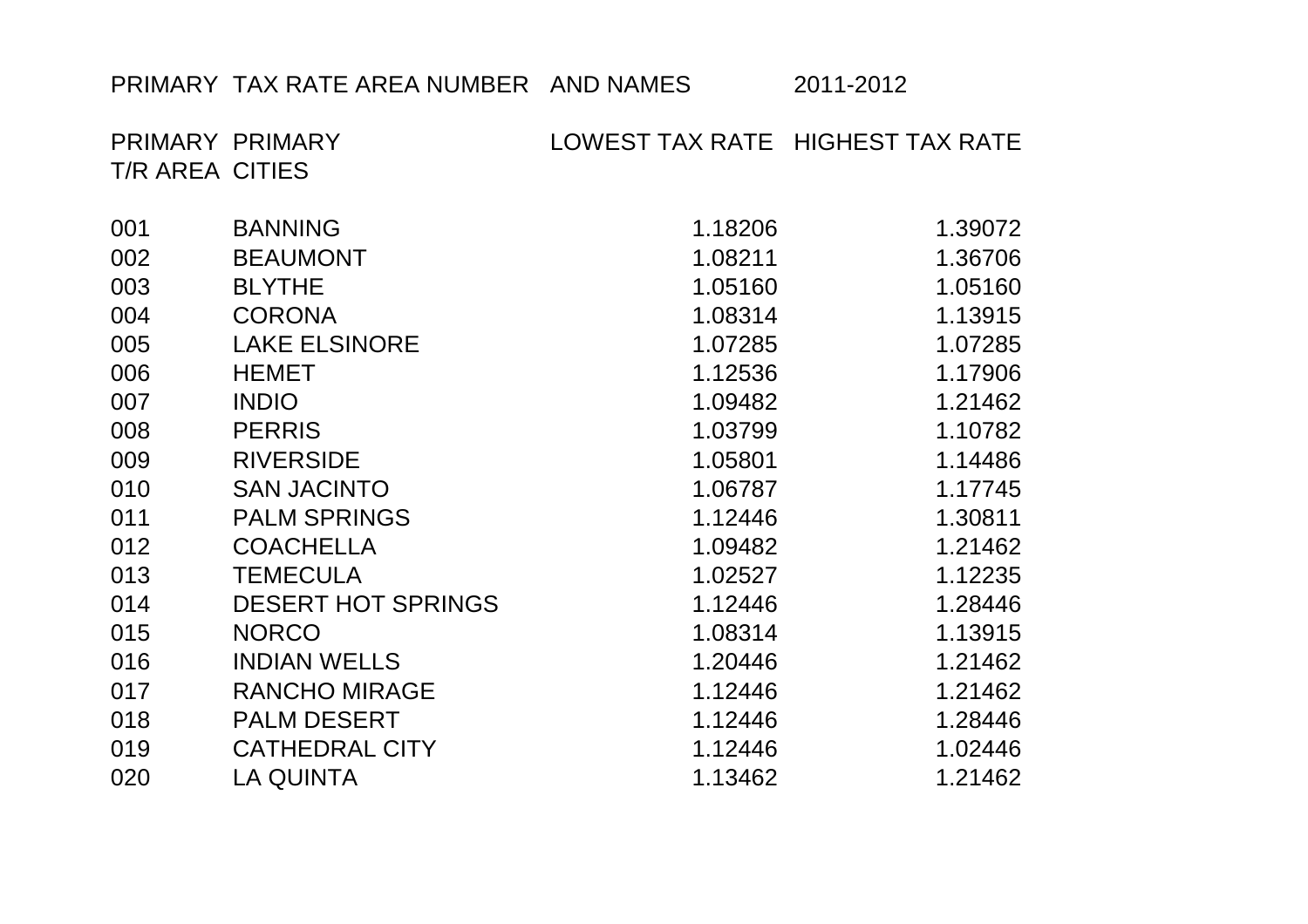| 021 | <b>MORENO VALLEY</b> | 1.05230 | 1.13245 |
|-----|----------------------|---------|---------|
| 022 | <b>CALIMESA</b>      | 1.03730 | 1.36706 |
| 023 | <b>CANYON LAKE</b>   | 1.00370 | 1.07285 |
| 024 | <b>MURRIETA</b>      | 1.03197 | 1.13935 |
| 025 | <b>WILDOMAR</b>      | 1.00000 | 1.07285 |
| 026 | <b>MENIFEE</b>       | 1.03799 | 1.13385 |
| 027 | <b>JURUPA VALLEY</b> | 1.06627 | 1.08684 |

## OUTSIDE CITIES - SCHOOL DISTRICTS

| 053 | <b>ALVORD</b>        | 1.13915 | 1.13915 |
|-----|----------------------|---------|---------|
| 054 | <b>MENIFEE</b>       | 1.06915 | 1.12085 |
| 055 | <b>BANNING</b>       | 1.10207 | 1.39072 |
| 056 | <b>BEAUMONT</b>      | 1.07841 | 1.36706 |
| 058 | <b>COACHELLA</b>     | 1.09482 | 1.17482 |
| 059 | CORONA-NORCO         | 1.08314 | 1.08684 |
| 061 | <b>PALM SPRINGS</b>  | 1.12446 | 1.30811 |
| 062 | <b>DESERT CENTER</b> | 1.01995 | 1.01995 |
| 065 | <b>ELSINORE</b>      | 1.00000 | 1.19120 |
| 068 | <b>COLTON</b>        | 1.17760 | 1.34260 |
| 071 | <b>HEMET</b>         | 1.12536 | 1.20536 |
| 075 | <b>DESERT SANDS</b>  | 1.13462 | 1.21462 |
| 080 | <b>MORENO VALLEY</b> | 1.05796 | 1.24296 |
| 082 | <b>MURRIETA</b>      | 1.11865 | 1.30985 |